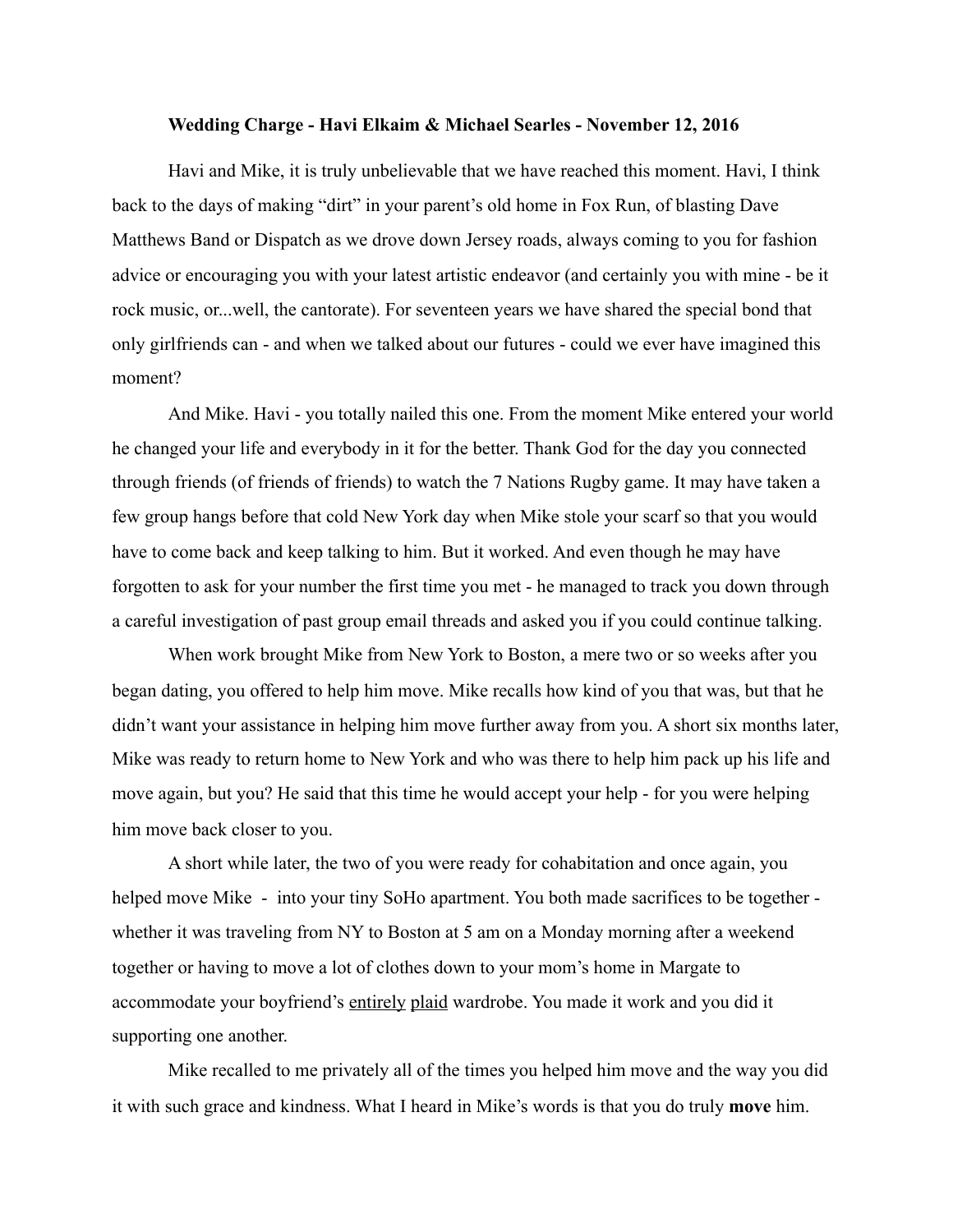You move him with your selflessness, the way you drop everything to be there for the ones you love - which extends to his entire family. You move him with your creativity. You have taught him that being creative enables a person to have more fun in everything you do. He says, "even calling something 'fun' is such a 'Havi-ism.'"

 You move him with your determination and passion to be the best at everything you do from baking the perfect cookie to costume designing an entire film on an aggressive budget. You move him with your standards - always setting and MEETING the highest expectations of yourself. Mike has even found a new term for how you work: "PRE-crastinating." When you want to get something done - you do it - and way ahead of deadline. He admires this so much about you.

You move Mike with your wacky love for having fun and for your ability to be completely silly with him - like dancing in public at the grocery store or randomly bursting out into song. You move Mike with your ability to laugh and to make even the simplest of tasks seem like incredible moments.

Mike takes pride in what a great team the two of you make. He wrote, "At the end of the day, I love how simple and easy it is to be with Havi. I don't need anything fancy or exciting to have the best time ever with her. As long as we're together, I know everything we do is going to be an absolute blast, and I don't want it any other way."

Speaking of "pre-crastinating," when I asked both of you to separately share with me reasons you love the other - Havi simply could not wait. I think I had an email from her within 48-72 hours of assigning this task. Mike - Havi's love for you is pure and enduring. She said, "When I say I love everything about Mike, I don't mean to be cliche, it's just truthful. I am so lucky that I get to wake up everyday to Mike - not just because I love him, but because when Mike gets up in the morning he is the happiest morning person I know. It's infectious. It makes me start everyday with a smile on my face. I'm so grateful I get to spend the rest of my life getting up every morning to happiness."

Mike, Havi loves you for your supportiveness. No matter what she does, you are always by her side and she knows she couldn't accomplish half the things she does without your support. She describes you as the yin to her yang: when you think logistics, she thinks artistics,